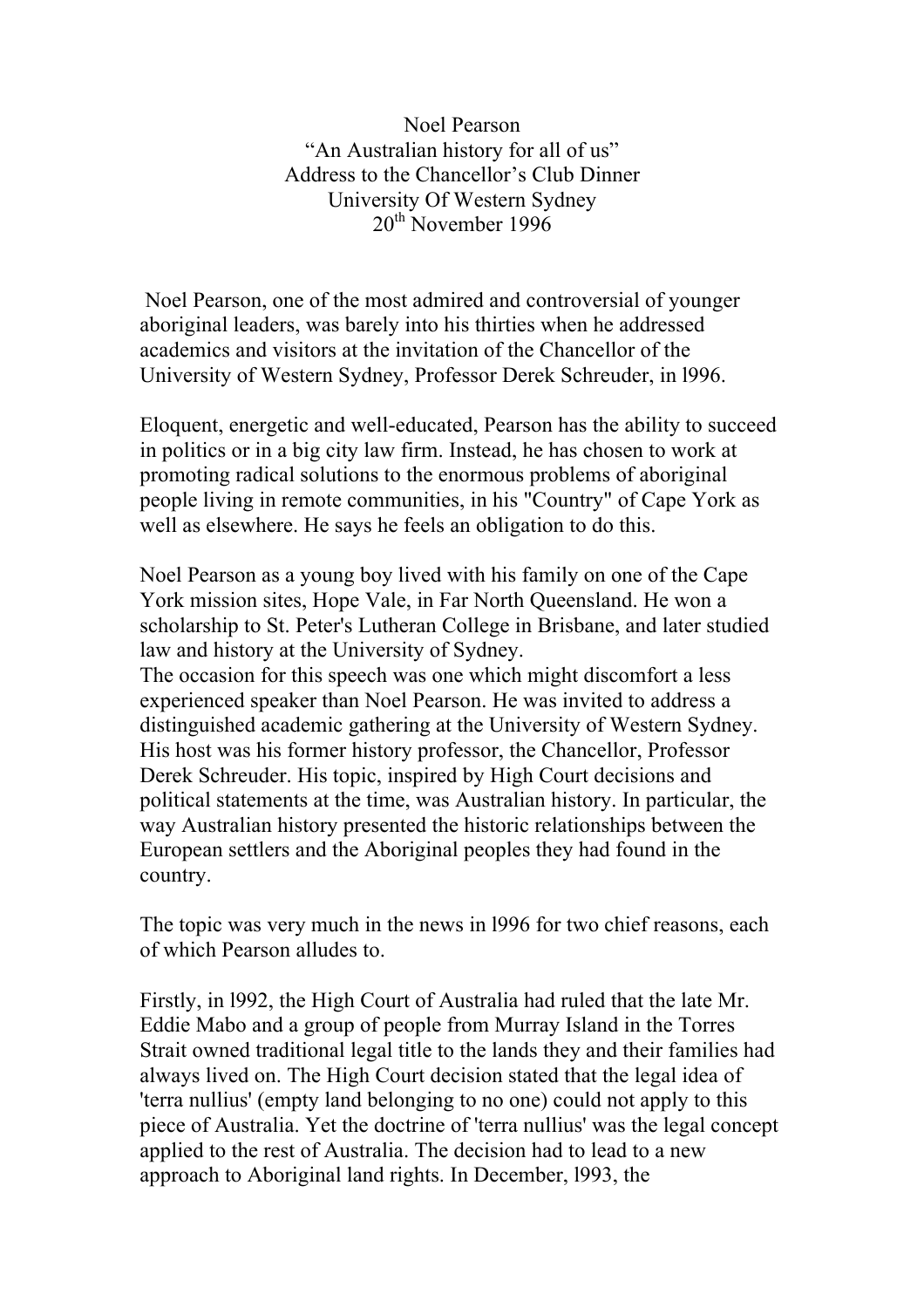Commonwealth government passed a law making it possible for some groups of Aboriginal people to gain control of their lands. To date, while some have succeeded, many have found it difficult to provide the necessary proof that they had maintained links with their ancestral areas. Their ancestors had many years before been forced off their lands and into missions. In recognition of this fact, a fund to purchase land for Aboriginal use was set up.

Secondly, just a few days before Pearson's speech, the newly elected Prime Minister, John Howard, had criticised certain views of Aboriginal history. Mr. Howard had deplored what was called *"*the black armband view of history". The term referred disparagingly to the work of those historians who saw the history of relations between the Aboriginal people and their colonisers as a story of dispossession, exploitation and violence. He implied that the guilt for such actions was now being laid upon the whole non-Aboriginal population, who very much resented it. Pearson quoted what the Prime Minister had told a radio interviewer:

*Of course we treated Aboriginals very, very badly in the past-very, very badly-but to tell children whose parents were no part of that maltreatment, to tell children who themselves have been no part of it, that we're all part of a sort of racist, bigoted history is something that Australians reject.*

Pearson's speech was constructed with full awareness of its audience. The formal language contrasts with that which Pearson uses in interviews. The use of many allusions to authorities, including Professor Bill Stanner's Boyer lectures, Robert Hughes, Henry Reynolds, and the High Court judges in the Mabo decision, adds weight to the argument of the speech. Pearson's point is that: the debate is about how Australians should respond to the past.

Pearson is trying to reunite the country; he's trying to reunite the whites and blacks. Pearson is intelligent enough to realize that he can't debate forever because he can't undo everything. He uses a very effective metaphor and uses very effective colloquialism from another country. He's trying to quote a totally different dialogue which is a technique. Dialogue within a speech, "Americans would call a hot button issue…" Pearson quotes people who are highly regarded; he refers to experts and historically important people. Such as Professor Geoffery Blainey, Sir Robert Menzies and John Howard. He also quotes an expert Professor Bill Stanner, he does this to convince the audience. He appeals to higher authority, that's a technique used by many of the speakers. He believes that we are telling lies and we are even teaching them to our children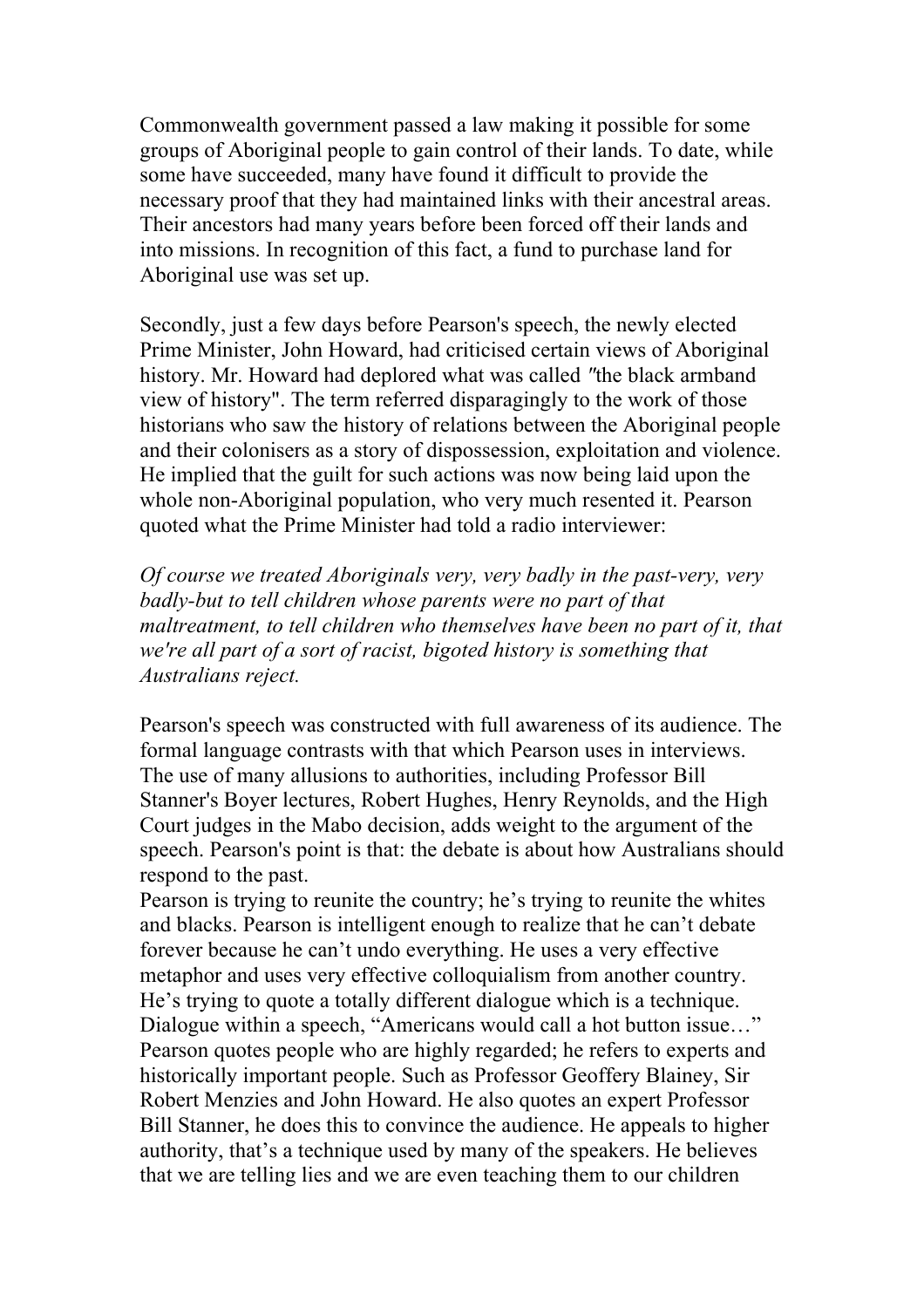about the mistreatment of authority. He tries to make a good point by using colloquialism to make a point, "goodies and absolute badies…" he also provides the audience with a very balanced opinion as he separates then unites. Pearson is a very highly academic man, he even goes far as to deny Darwin's Theory, as Darwin believed that Aboriginals would die off eventually though till this present day are still alive.

Throughout Pearson's speech he quotes many people of importance, including fellow aboriginals, previous prime ministers, scientists and many other people who are highly regarded.

## **Noel Pearson: 'An Australian history for us all'**

This political and persuasive speech was addressed at a distinguished academic gathering at the University of Western Sydney where Pearson was invited and deals with the issue of Aboriginal reconciliation and how it was approached in 1996. His topic was inspired by time's High Court decisions of '*terra nullius*' the '*Mabo Case*' and the recent criticism of PM John Howard of deploring '*the black armband view*' of Aboriginal history. The issue was and is a very politicised and divisive one in Australia as Pearson refutes the '*black armband*' view of Australian history being promoted at the time and examines it in an historical context. He argues for an appreciation of the complexities of the past and not a superficial, divisive one that draws Australians together, that the concept of guilt is not constructive and irrelevant to ordinary Australians and that a more intellectual approach is needed. Pearson's prudence and rationality is noteworthy, as of an Aboriginal descent, he describes the elements of the debate in a language of discussion and is always careful to give his sources and notes where he has found the quotations he utilises, names, lectures and books. The composed analysis is a technique of persuasion at least as effective as more heated presentations. Pearson constructed his speech with full awareness of his audience using formal register as his audience is academic and the occasion is political thus his' is an academic discussion of politics, status quo and history. The speech is a discussion essay with a formal register and supports his vantage point with examples and quotes as he appeals to authority to give his perspective credibility. The use of many allusions, including Professor Stanner's Boyer lectures, Robert Hughes, Henry Reynolds and the High Court judges in the Mabo decision add weight to the speech's argument where Pearson's main point is that: '*The debate is about how Australian should respond to the past*'.

Pearson commences his speech with humility, noting that he cannot '*promise my teacher's rigour*' and acknowledging his position as a guest by thanking and praising the host. His tone is serious as he addresses the '*Chancellor, distinguished guests*' and objectively establishes his credibility as he had '*been taught*' in the University drawing attention to his credentials with his '*understanding of the colonial past*'. He makes it clear beforehand that he intends to respond to the PM's interpretation of the debate. It is implicit in '*turbulence*' and inclusive '*we are still grappling*' that he believes that Australians are struggling with the Aboriginal issue. In a different tone he uses direct satire to ridicule by using the conservative PM's own emotive words '*indulging in agonising navel-gazing*' to condemn and illustrate the PM's excessive emotive and restrained form of discussion and how the debate has been trivialised. In '*I will nevertheless persevere*', Pearson is being sarcastic inviting the audience to sympathise with him against their critic (PM). '*Hot button*' is an emotionally moving colloquialism that Pearson uses reminding his audience in a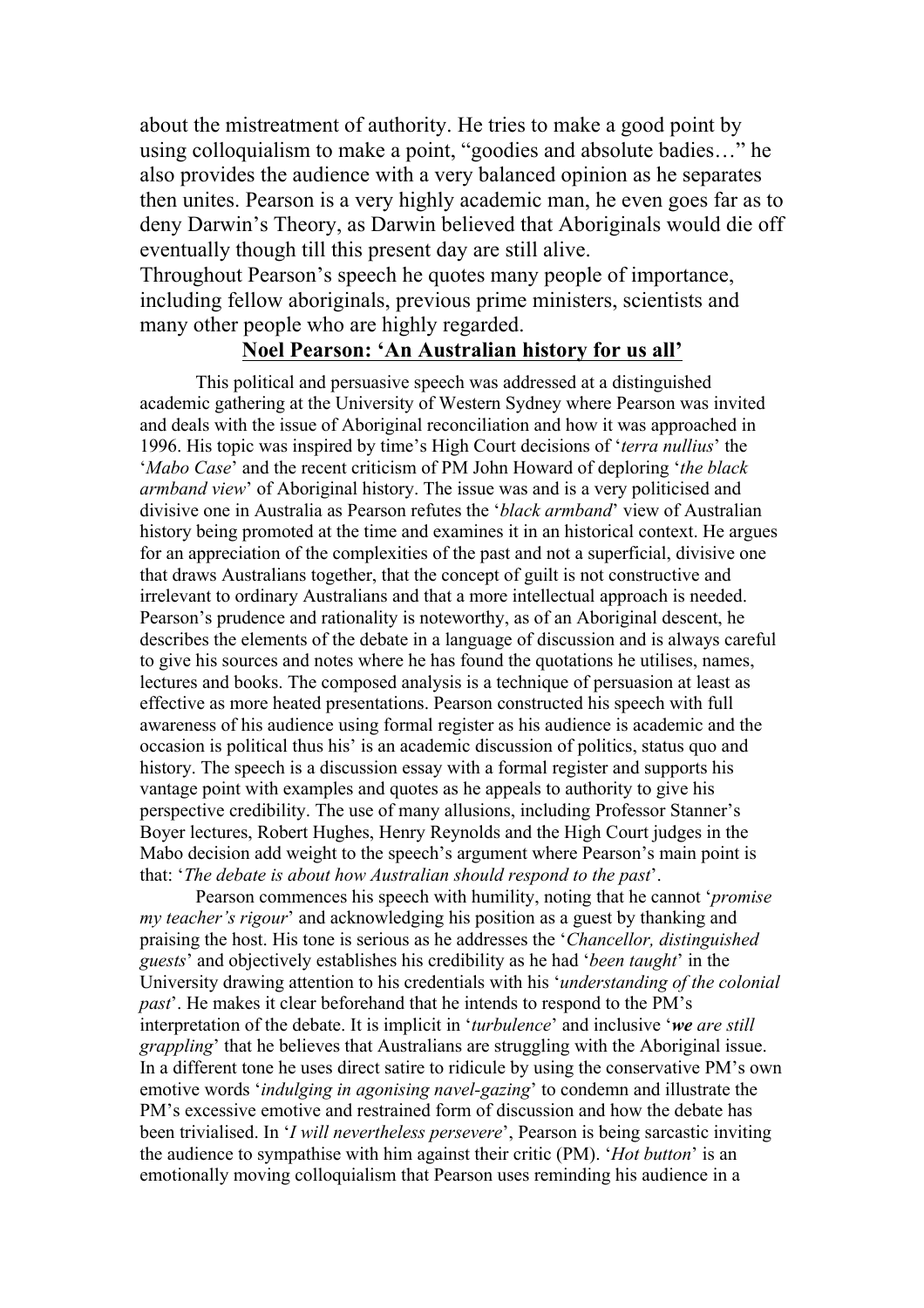sarcastic tone with reference to Pauline Hansen '*member of Oxley'* that the 'race' issue is used to attract votes. The inclusive second person pronoun in '*the polls will tell you*' implies that politicians are populists only interested in votes and trivialise the issue as '*should get over it*' appears heartless and by noting that the PM supports such views Pearson responds angrily. The strong adjective '*vehemently*' emphasises Pearson's rejection as he quotes PM to stress his manipulative derailment of the argument making it an issue about a '*racist, bigoted past*'. '*Firstly*' is an example of language associated with a formal discussion and indicates that he's making a series of points. Pearson uses an impersonal '*It*' to set a formal tone and '*I*' as accepted in a formal speech but he excludes the personal. His vocabulary contributes to a formal serious tone like '*historiography*', '*terra nullius*' and defines a legal term after a colon which is common in formal writing to amalgamate two complex sentences. He establishes his credibility of opinions by appealing to authority thus showing his recognition of the academic audience's background and his self-intelligence and validity and rationality of his opinion in his allusions, quotations and references to Professor Stanner, Henry Reynolds, Justices Brennan, Dean and Gaudron in the Mabo Case, Michael Dodson and Robert Hughes. Pearson quotes rather than paraphrasing to stress his credibility and strengthen his case making it more direct and original. The names of relevant judges and a summary of their judgements prove his point that the Mabo Judgement supports new narrative of Australia's past. In third section, Pearson quotes the PM's admission that '*injustices were done*' pointing that the debate is about we should '*respond to the past'*. He uses the possessive pronoun '*my*' and '*I*' for provocation and asks direct rhetorical questions '*How do we…*' frequently along with allusion to '*neo-Darwinism*' and quotes Paul Keating to emphasise his point. The sixth section's commencing is an instance of Pearson's occasional satiric note claiming that politicians' statements are '*indistinct*'. He paraphrases *Macbeth* in '*the more vehement the denials the more they betray an anxiety to exorcise guilt*' to mock the PM. In the seventh section, he inserts '*Cooper's* letter to support his point that even if Australians can't be individually responsible for past deeds, they're responsible for what happens in the present. The letter with its angry, sarcastic tone and emotive words like '*theft*' and '*apathy*' is more personal and emotional in contrast to Pearson's objective speech. The last section begins with an underlying irony as the problems of 1938 Cooper's letter are still current concerns. When Pearson states '*I always said it was the turmoil and confusion the country had to have'* is another example of satiric tone that is a humorous parody of Keating's famous phrase 'the recession we had to have'. Pearson concludes his discussion by recommending that Australians should have an '*open and generous heart*' and without sarcasm returns to his attack on the PM's mode of debate more directly expressing disappointment and anger which is reflected in his language as he accuses the PM of using emotional labels rather than engaging in intellectual debate. He capitalises these labels fragmenting them in separate exclusive sentences '*Black Armbands*', '*Guilty Industry*' to highlight PM's use of emotive slogans and displaying his own anger in '*anti-intellectual*' with negative connotations. '*Tabloid*' is a metaphor stressing the interest of media in headlines and sales rather than carefully researched articles. His anger erupts in the end when he says '*brain-damaged dialogue*' and uses his own label '*the politics of mutual assurance*' for politics that dull the public's capacity to think and be challenged to consider new ideas. The last sentence confirms that Pearson has discussed Howard's obsessions with labels suggesting that he should read '*Robert Hughes rather than the opinion polls*'.